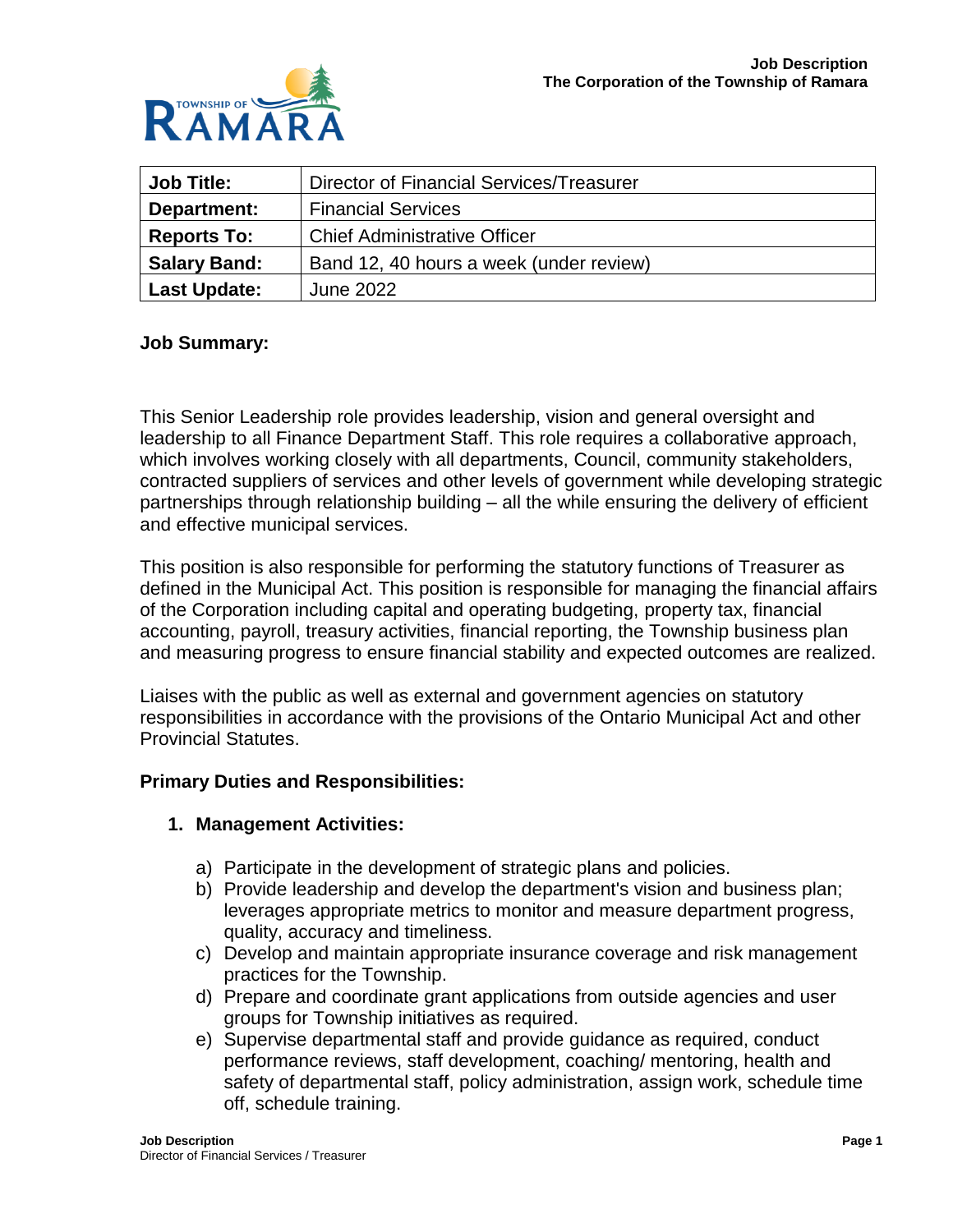

- f) Assess departmental staffing needs, participate in the recruitment process and make recommendations regarding the selection of Financial Services staff.
- g) Administer discipline and recommend to the CAO the appointment, suspension or dismissal of staff.
- h) Lead and or participate on project teams as assigned by CAO, which are in accordance with job responsibilities or necessary departmental or corporate objectives.

## 2. **Operations:**

- a) Direct all general accounting functions for the Municipality which includes: Funds and Reserve Funds; user pay systems for water and sewer and Boards and Committees appointed by Council.
- b) In association with the CAO, co-ordinate and develop the annual draft operating budgets in accordance with Provincial guidelines and ten-year capital forecast for approval by Council.
- documents, and data analysis. Review with senior managers and staff, as c) Prepare, develop and assist in the coordination of the annual operating and capital budgets including preliminary guidelines, reports, preparation of required necessary. Provide budgetary and financial support to operating departments.
- changes therein, including the flotation of new issues and the retirement and d) Maintain books and registers for the recording of debenture debt and all redemption of maturing issues.
- e) Ensure that taxes, local improvements and other charges are levied and collected in a proper manner and carrying out all duties specified in the Municipal Act, including:
	- a. Maintaining a computerized tax billing and collection system
	- b. Adjusting tax accounts
	- c. Preparing tax related statements and documents.
- f) Oversee all cash management for the Township, monitoring cash flow, bankers and fiscal agents and assisting in the preparation of prospectuses. investing funds to achieve best returns, arranging for borrowings, dealing with
- g) Direct and oversee the Township's financial and accounting functions and the development, integration and maintenance of the Township's financial accounting and information systems.
- h) Direct and oversee the timely preparation of all of the Township's financial (GAAP) and the Public Sector Accounting Board (PSAB). Direct the submission statements in accordance with generally accepted accounting principles of the provincial Financial Information Return (FIR) and other statutory requirements.
- i) Authorize all Financial Services accounts for payment including: payroll, equipment and supplies and insures expenditures remain within budget limits established by Council.
- j) Develop, implement, and ensure compliance with internal financial and accounting policies, procedures and internal controls.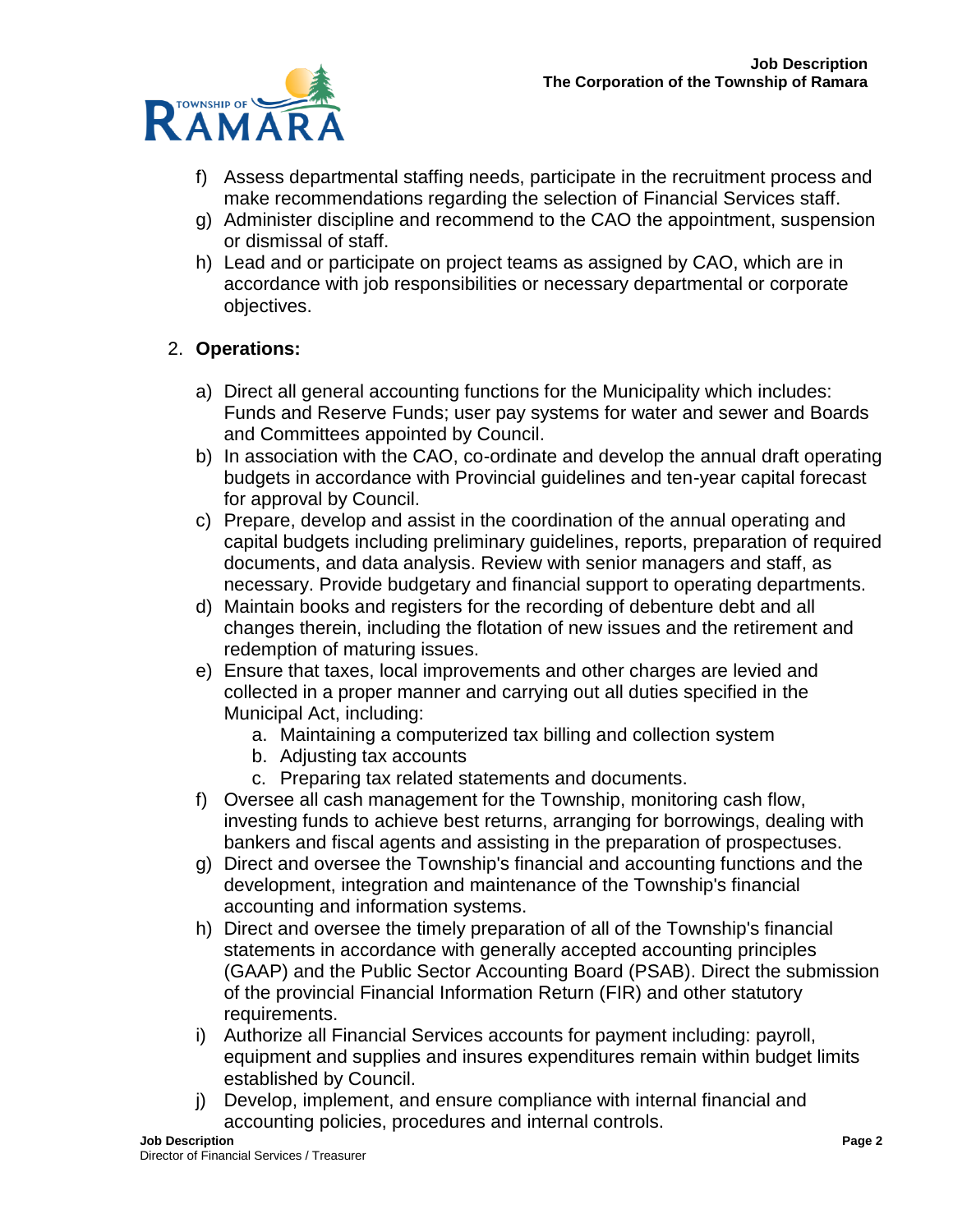

# 3. **Public Interactions with Council and Committee of the Whole:**

- a) Attend Council, Committee, Senior Leadership Team, ratepayer, special interest groups, community consultations, professional network tables and other meetings as required.
- b) Member of the Municipality's Audit Committee, and the Municipal Emergency Control Group and Treasurer for the Ramara Library Board.
- c) Prepare and review recommendations, reports and presentations for the CAO, senior management and Council.
- agencies, etc. and provide interpretation, guidance and additional information, d) Manage customer relations by responding to inquiries, issues and concerns from Council, ratepayers, departments, other levels of government, external as necessary.

## **4. Compliance:**

- a) Stay current with Government regulations and best practices and provides advice to Council, the CAO, and the public, as required.
- b) Keep apprised of current and emerging trends and best practices to ensure efficient and effective processes.
- c) Comply with the Occupational Health and Safety Act and Regulations and Corporate Occupational Health and Safety Program, related policies and procedures.
- d) Ensure the confidentiality of all information in accordance with the Municipal Freedom of Information and protection of Privacy Act.
- e) Comply with, ensure all staff comply with, and perform their duties in accordance with the Code of Conduct.
- f) Liaise and assist the municipality's auditor in the performance of their annual functions.

## **Supervisory Responsibilities:**

- Deputy Treasurer
- Accounts Receivable/Utility Coordinator
- Customer Care/ Administrative Assistant
- Customer Care/ Accounts Payable
- Customer Care/ Inquiry Clerk

## **Education, Experience and Qualifications:**

 Chartered Professional Accountant (CPA) an asset Certified Municipal Tax Practitioner and Certified Municipal Officer (CMO) with 10 years' experience in municipal finance functions **OR** some combination of the above or suitable equivalent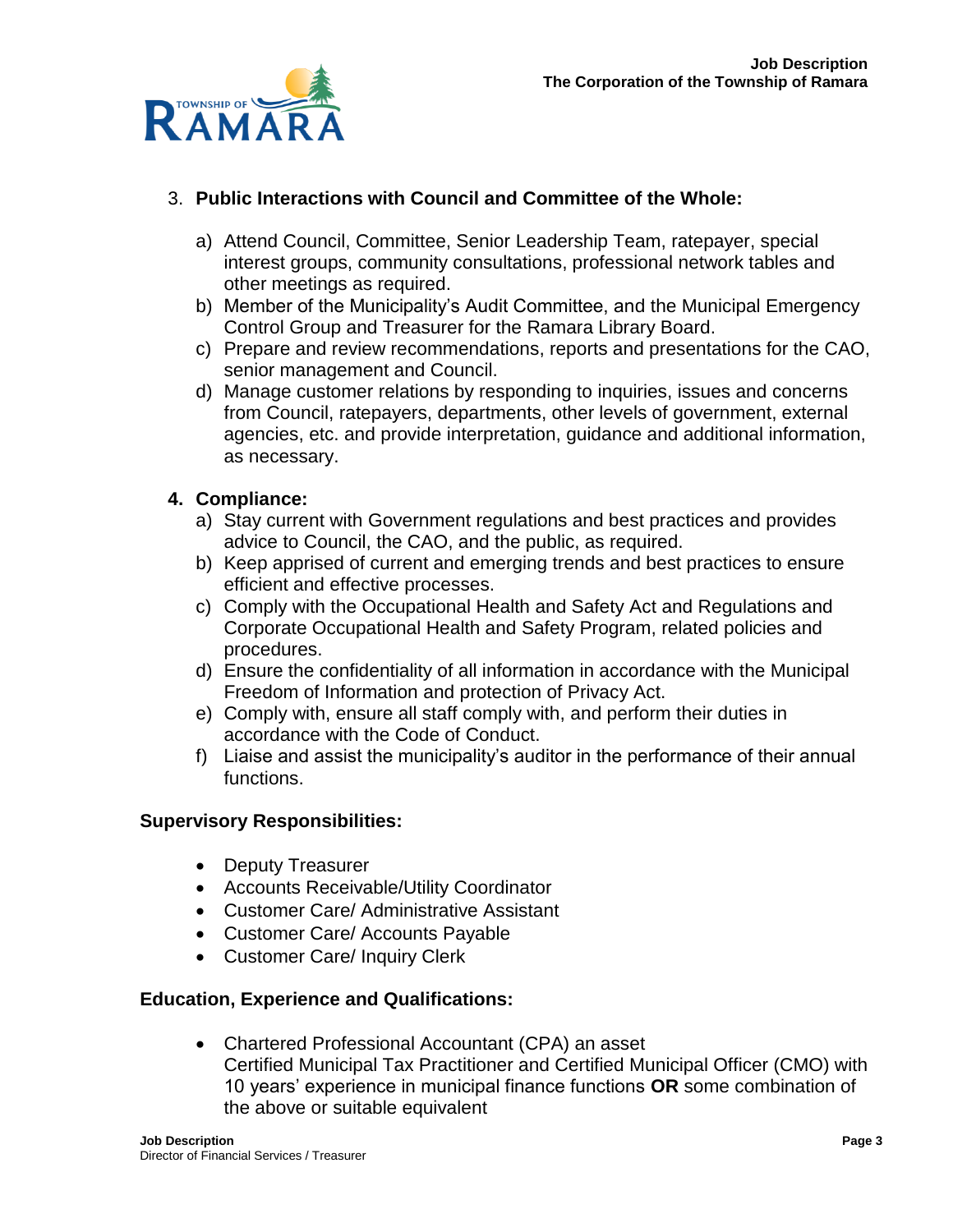

- Ten (10) years of experience at a senior management level that included responsibilities in accounting, and financial services.
- Strong knowledge of the relevant municipal acts and legislative framework.
- Municipal experience is preferred.
- Strong leadership and interpersonal skills with a demonstrated ability to effectively interact with senior management; skilled in negotiating, influencing, and consensus building among diverse groups
- Results-oriented individual, with excellent analytical skills, experience in developing sound methodologies and an interest in policy, process and financial control frameworks.
- Excellent communication skills, presentation skills and report writing.
- Working knowledge and experience with enterprise financial systems, such as; Keystone Software is an asset
- Demonstrated experience in change management process, implementation and follow-up
- Demonstrated high level of critical thinking with the ability to perform in a proactive and strategic manner and adapt to shifting priorities and goals successfully
- Ability to "present" well in a manner that values tact and diplomacy in a political and client-based environment
- Proficiency in Microsoft applications

## **Required Certifications:**

- Certified Municipal Revenue Practitioner (CMRP)
- Chartered Professional Accountant (CPA) (preferred)
- Certified Municipal Officer (CMO)

## **Applicable Regulations:**

- The Municipality Act 2001
- Provincial Legislation

#### **Physical and Mental Demands of Position:**

| <b>Physical Demands</b>          | <b>Mental Stress</b>                     |
|----------------------------------|------------------------------------------|
| Shift work schedules             | X Multiple tasks, heightened pace        |
| $\mathsf{X}$ 8 to 12 hour shifts | X Stressful situations                   |
| Prolonged periods of standing    | X Supervisory responsibility             |
| Lifting up to 50 lbs.            | Exposure to critical/traumatic incidents |
| Lifting exceeding 50 lbs.        | X Dealing with Public                    |
| Walking                          | <b>Working Alone</b>                     |
| X Prolonged periods of sitting   | <b>Stranger Danger</b>                   |